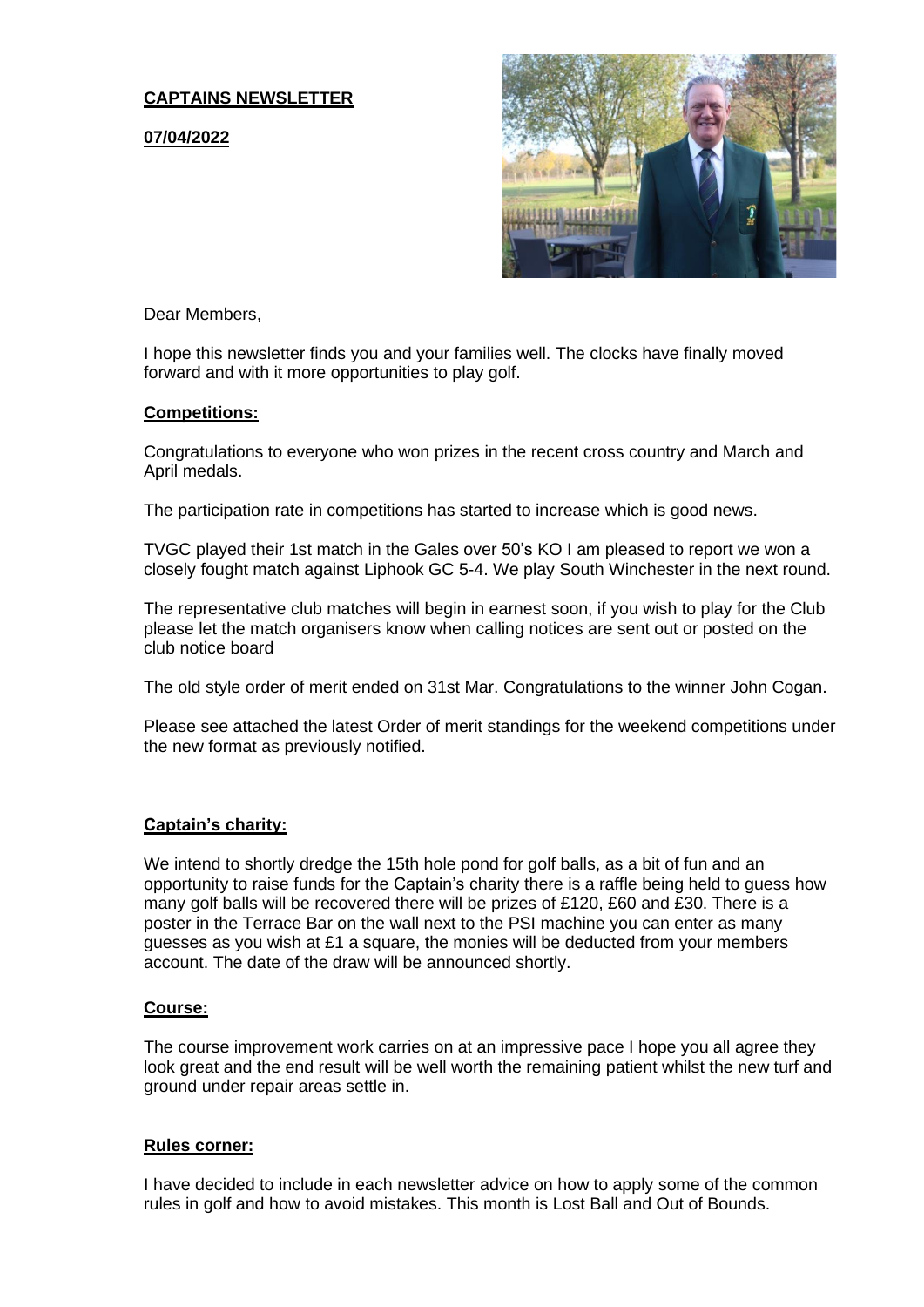# **When a Ball Is Lost or Out of Bounds**

(1) **When a Ball Is Lost**. A ball is lost if not found in three minutes after the player or his or her caddie begins to search for it.

If a ball is found in that time but it is uncertain whether it is the player's ball:

- The player must promptly attempt to identify the ball (see [Rule](https://www.randa.org/en/rog/2019/rules/the-rules-of-golf/rule-7#7-2) 7.2) and is allowed a reasonable time to do so, even if that happens after the three-minute search time has ended.
- This includes a reasonable time to get to the ball if the player is not where the ball is found.

If the player does not identify his or her ball in that reasonable time, the ball is lost. (2) **When Ball Is Out of Bounds**. A ball at rest is out of bounds only when all of it is outside the boundary edge of the course.

A ball is in bounds when any part of the ball:

- Lies on or touches the ground or anything else (such as any natural or artificial object) inside the boundary edge, or
- Is above the boundary edge or any other part of the course.

A player may stand out of bounds to play a ball on the course.



DIAGRAM 18.2a: WHEN BALL IS OUT OF BOUNDS

A ball is out of bounds only when all of it is outside the boundary edge of the course. The diagrams provide examples of when a ball is in bounds and out of bounds.